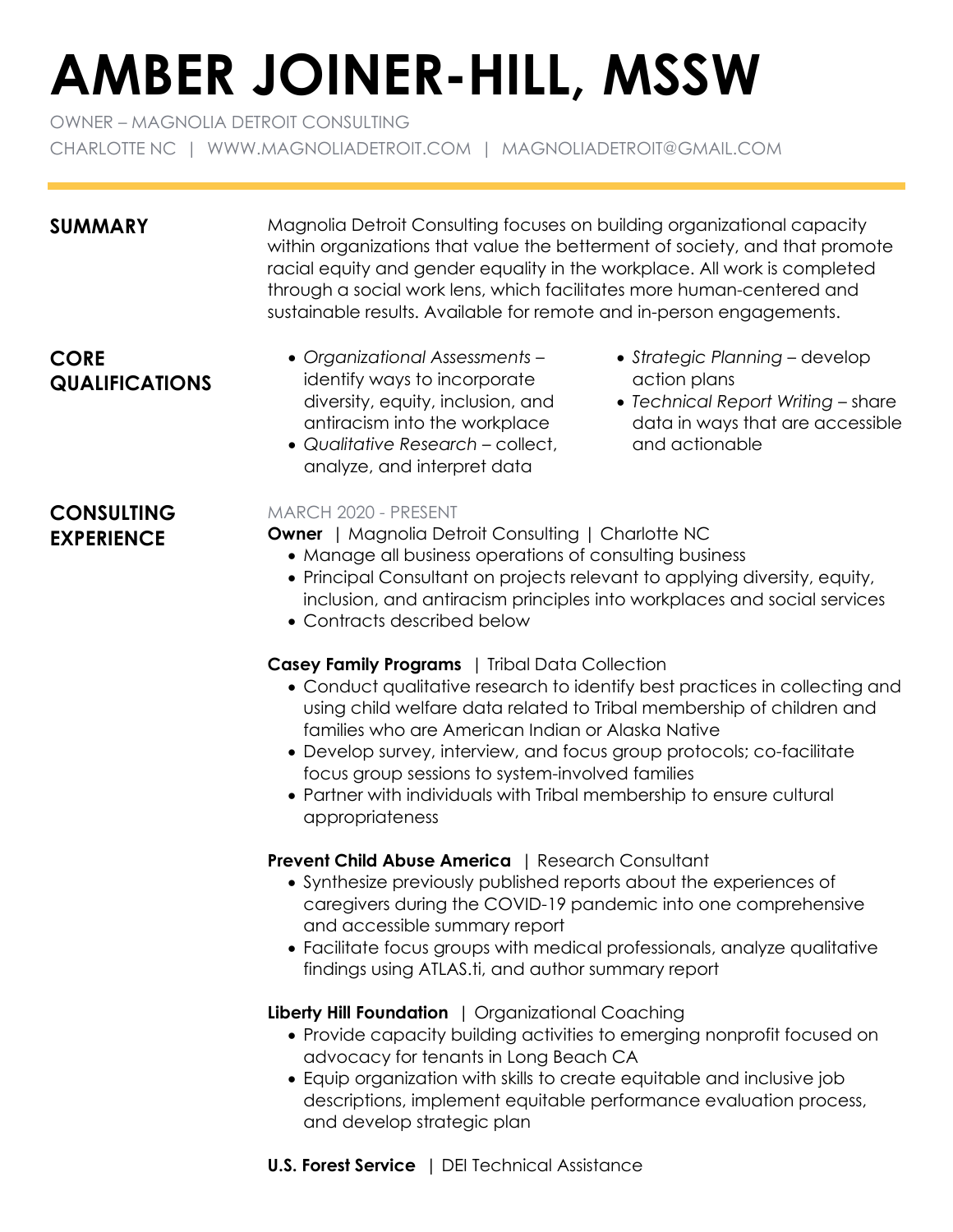- Support organizational diversity, equity, inclusion, and anti-racism efforts as needed, including strategic plan management, document review, and ad hoc consultation
- Lead "DEI: The Basics", "From Ally to Anti-Racist", and "Leading & Collaborating with Diversity, Equity, and Inclusion Principles" virtual workshops for incoming staff

#### **Voters Not Politicians** | Organizational DEI Assessment

- Design and conduct organizational assessment of grassroots nonprofit; co-develop goals and action plan to further incorporate diversity, equity, inclusion, and anti-racism values into policies and procedures
- Support implementation of strategic plan, including co-development of recruitment and retention strategies, survey data analysis, and diversity, equity, inclusion, and anti-racism education
- Facilitate virtual dialogues about racism and discrimination in participants' personal and professional lives

## **International Rescue Committee** | Educational Workshops

• Lead "Unconscious Biases", "From Ally to Anti-Racist", and "Leading & Collaborating with Diversity, Equity, and Inclusion Principles" virtual workshops for refugee resettlement service providers

## **Casey Family Programs** | Michigan Safe & Stable Housing

- Design program evaluation for referral service in Wayne County MI aimed at increasing the rate of reunification by way of safe and stable housing for families
- Assist in qualitative analysis of interviews with stakeholders
- **U.S. Forest Service** | Educational Workshops and Strategic Planning
	- Lead "Unconscious Biases", "From Ally to Anti-Racist", and "Leading & Collaborating with Diversity, Equity, and Inclusion Principles" virtual workshops for international office
	- Lead strategic planning session with management to outline DEI goals

**Spark Learning for Organizations** | Organizational Readiness for Implementing Best Practices in Child Welfare Data

- Conduct qualitative research to assess the ability of child welfare jurisdictions to use best practices for helplines and hotlines, racial equity, and longitudinal data
- Co-develop interview protocol; interview jurisdictions; synthesize and disseminate findings via virtual conference presentation

**Chapin Hall at the University of Chicago** | Equity Study, Doris Duke **Fellowships** 

- Complete ongoing research and qualitative analysis to identify the diversity, equity, and inclusion needs of a national fellowship network
- Lead author research brief and co-author research brief

**Casey Family Programs** | Racial Equity in Child Welfare Data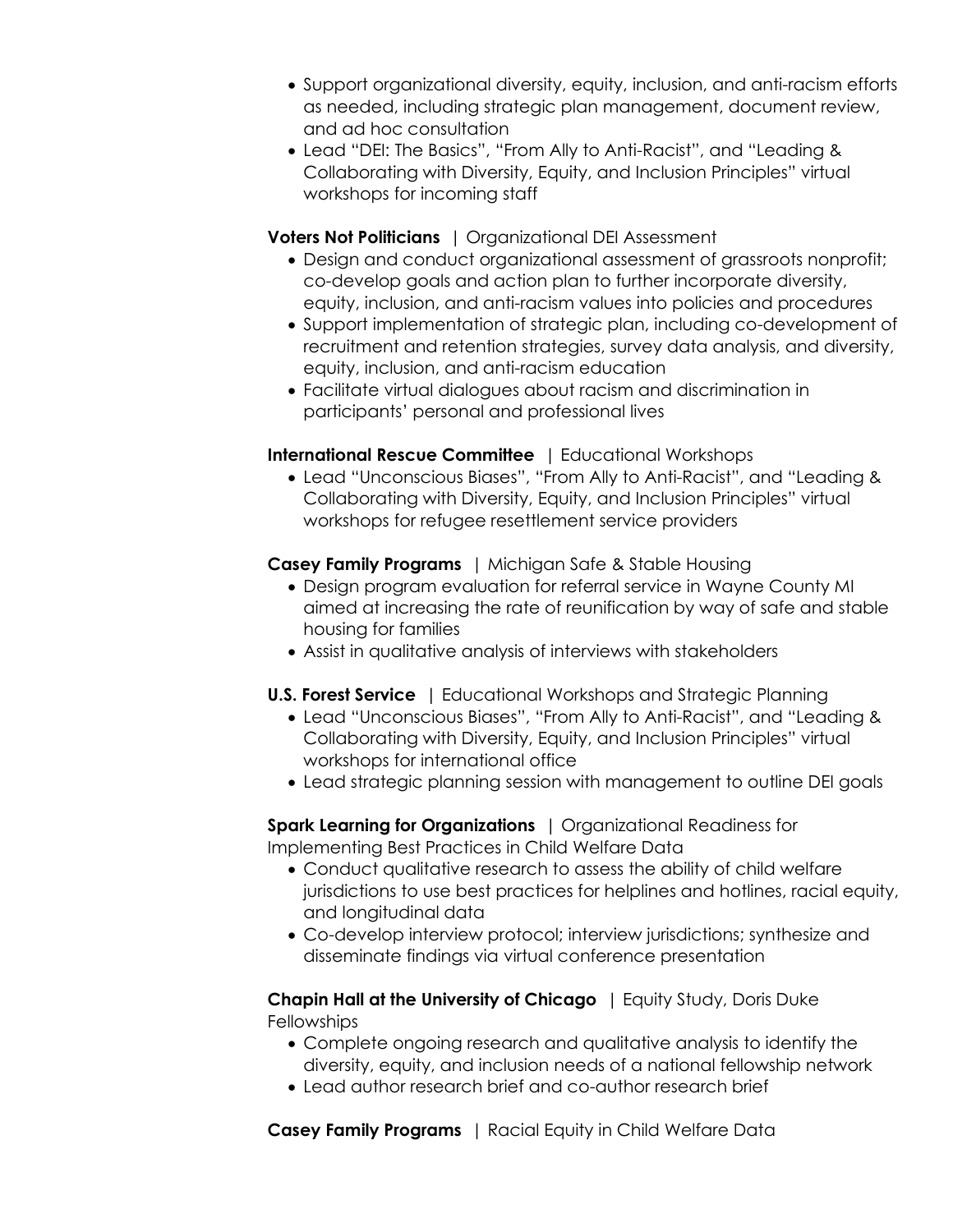- Lead exploratory research on applying a racial equity lens to child welfare data collection and interpretation
- Develop interview protocol; interview stakeholders across various fields; synthesize and disseminate findings via virtual conference presentation and research brief

#### **ReadMe.io Co.** | Educational Workshop

• Lead "Unconscious Biases" virtual workshop for tech company

**Chapin Hall at the University of Chicago** | Group Facilitation (pro bono)

• Facilitate virtual dialogues about racism and discrimination in participants' personal and professional lives

#### OCT 2017 – DEC 2020

**Associate Policy Analyst** | Chapin Hall at the University of Chicago | Chicago IL

- Conduct qualitative research to identify the diversity, equity, and inclusion needs of a national fellowship network; tasks included codeveloping interview protocols, interviewing study participants, and analyzing findings using ATLAS.ti
- Lead development of online course aimed at increasing cultural humility among service providers
- Build capacity within workgroup's data analytic activities

#### **Coordinator of Research Support**

- Create and coordinate grant proposal process for researchers and policy analysts
- Review and edit technical reports and presentations before public dissemination
- Founding Co-Chair of the Culture and Climate Committee

#### FEB 2015 – JULY 2017

**Continuum of Care Coordinator** | Northern Shenandoah Valley Regional Commission | Front Royal VA

- Facilitate capacity building within collaboration of stakeholders focused on preventing and ending homelessness in the Shenandoah Valley
- Manage U.S. HUD grant application process; requests totaling \$750,000+
- Evaluate and create organizational policies and procedures
- Research local and federal guidelines to ensure program compliance
- Manage public relations through website, social media, and local media outlets

#### JAN 2014 – DEC 2014

**Planner** | Travis County Health & Human Services, Research & Planning Division | Austin TX

- Design and conduct program evaluations of a County rental assistance program
- Conduct qualitative and quantitative research on the conditions of older adults and the tole of community planning groups
- Design cultural competency programming for staff members

# **PREVIOUS EXPERIENCE**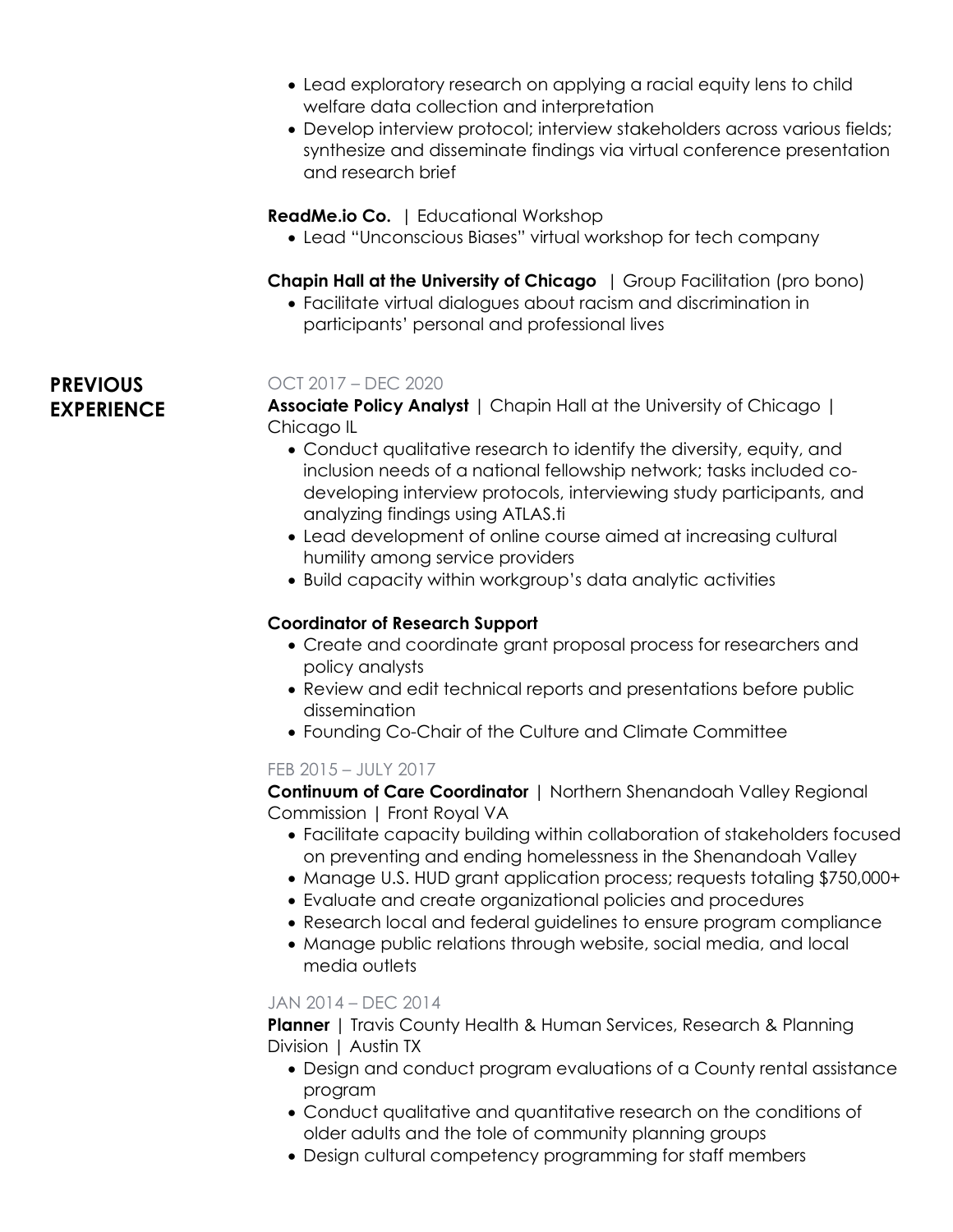**EDUCATION** University of Denver, *Continuing Education*

• Courses completed: Fundamentals of Organizational Development; Evaluate and Sustain Change; Leading Strategic Planning in Organizations

University of Texas, *M.S. Social Work*

• Concentration: Community & Administrative Leadership

University of Michigan, *B.A. Psychology*

**PRESENTATIONS** Building Healthy, Strong Communities; May 2022

• "Social Work & Entrepreneurship"; discussion about business ownership as a career path for social workers

CQI Statewide Conference for Child Welfare and Probation; March 2022

• "Racial Equity and CQI in Practice"; the application of racially equitable and culturally appropriate practices to the collection and interpretation of child welfare data

Paradigm for Parity: Very Courageous Conversations; June 2021

• Feature interview to discuss the challenges that Black women face in the workplace; interview available [here](https://www.youtube.com/watch?v=2dRdbEPtQ94)

The Forum on Workplace Inclusion Conference; March 2021

• "Why You're Losing Your Black Female Employees"; independent research documenting the experiences of Black women who work in Predominantly White Institutions; strategies for Black women and employers

Casey Family Programs Child Welfare Data Leaders Convening; Nov 2020

• "Equity Indexes in Child Welfare"; exploratory research on the creation of an index of child welfare data with a racial equity lens

Network for Social Work Management Conference; June 2020

• "Impact of Payday Loans on Communities of Color"; the use of payday loans within Black and Latine communities, predatory tactics of the loans, and suggestions for policy changes

TCOM Annual Conference; Oct 2019

• "Culture and Human Services: Weaving the Threads of Culture Through Service Provision"; the application of cultural humility and responsiveness in direct client service provision

Virginia Governor's Housing Conference; Nov 2015

• "Collaborative and Creative Strategies for Rural Homelessness"; best practices to ending homelessness in a rural environment